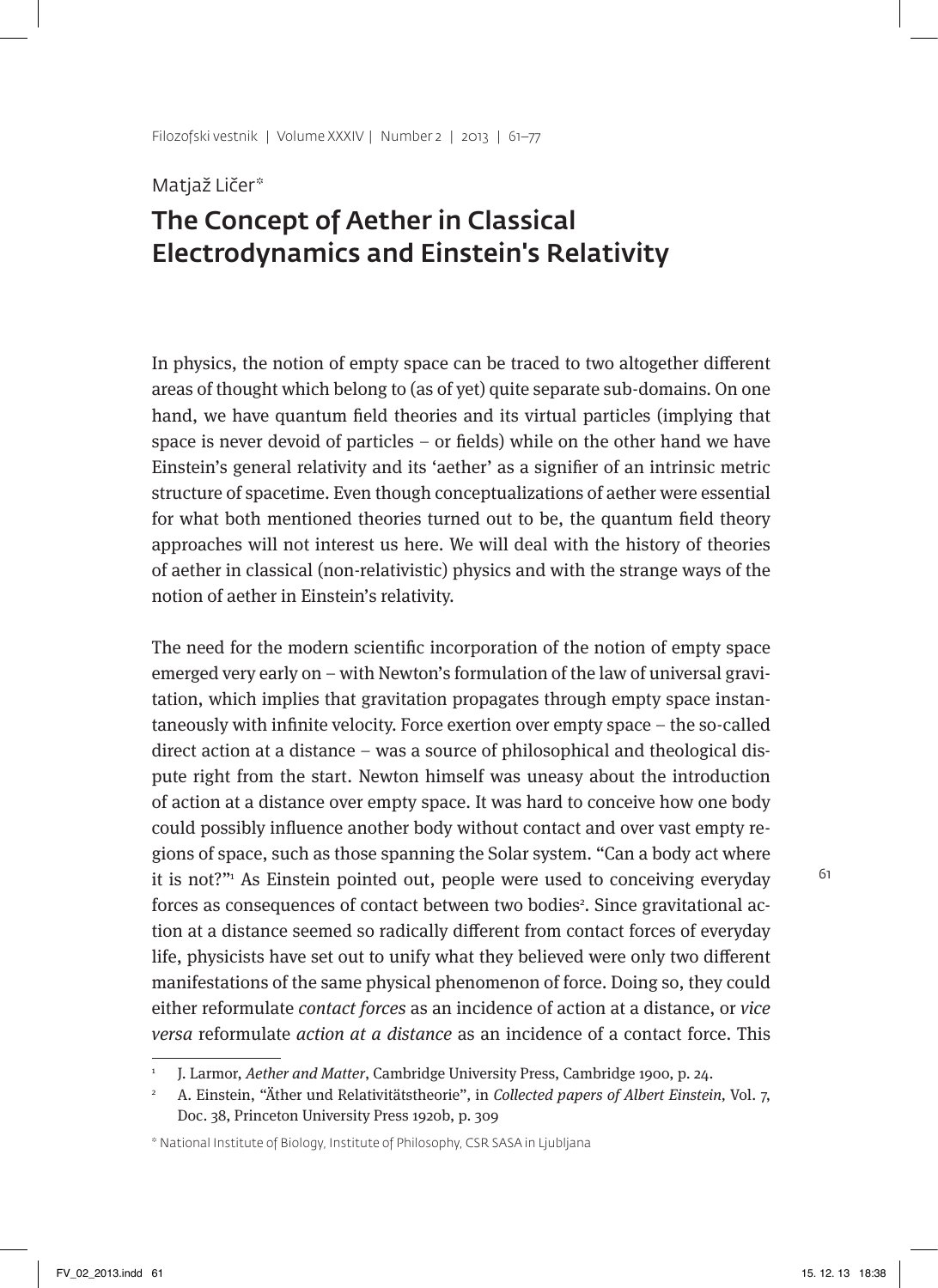latter treatment contains the hypothesis of the existence of aether: it implies that direct action at a distance only seemingly takes place directly over empty space, whereas the latter is not empty but filled with some sort of all-pervading substance, the aether, which is  $-$  either through its state of motion or through its elastic deformations – the true mediator of force between distant bodies<sup>3</sup>.

As scientists discovered that light experiences diffraction, reflection and refraction (Grimaldi and Huygens), it became probable that light could have the nature of a wave. There were still some unsolved issues regarding this fact – straight paths of light rays, for example, seemed to substantiate the corpuscular theory of light (supported by Newton, among others) – but nevertheless the aether theory gained a lot of momentum4 . As Reichenbach had put it: "If light has the nature of a wave and is, consequently, not a substance, but a phenomenon of motion in a medium – what then is that medium itself?"<sup>5</sup> Two choices seemed possible: the aether could be either fluid or solid (elastic). This issue was settled in 1816 by Fresnel and Arago: they showed that it was impossible to produce interference using two perpendicularly polarized light rays. This meant that light was a transverse wave. (Meaning that wave oscillations are transverse to the direction of energy transfer. The famous Mexican wave during a football match is an example of a transverse wave: the spectators stand up and sit down while the wave travels sideways.)

This was a fact of utmost importance. Since fluids can mediate surface transverse waves but not *bulk* transverse waves (as is the case with light) there was only one option left: the aether had to be a solid (elastic) substance<sup>6</sup>. This resulted in a large number of different solid aether models, each of them explaining a particular feature or phenomenon of light7 . There existed no unified aether theory that could provide a theoretical framework for a consistent theory of light. It was, however, clear that there was a fundamental conceptual difference between classical mechanics and optics: the space of mechanics was empty,

<sup>3</sup> Einstein, ibid., pp. 309–10.

<sup>4</sup> Ibid.

<sup>5</sup> H. Reichenbach, From Copernicus to Einstein, trans. Ralph Winn, Philosophical Library, New York, p. 38.

<sup>6</sup> M. Born, J. Ehlers, M. Pössel, Die Relativitätstheorie Einsteins, 7th Edition, Springer, Berlin 2003, p. 92.

<sup>&</sup>lt;sup>7</sup> See also E. T. Whittaker, A History of the Theories of Aether and Electricity, From the Age of Descartes to the Close of the Nineteenth Century, Hodges, Figgis & Co., Ltd., Dublin 1910.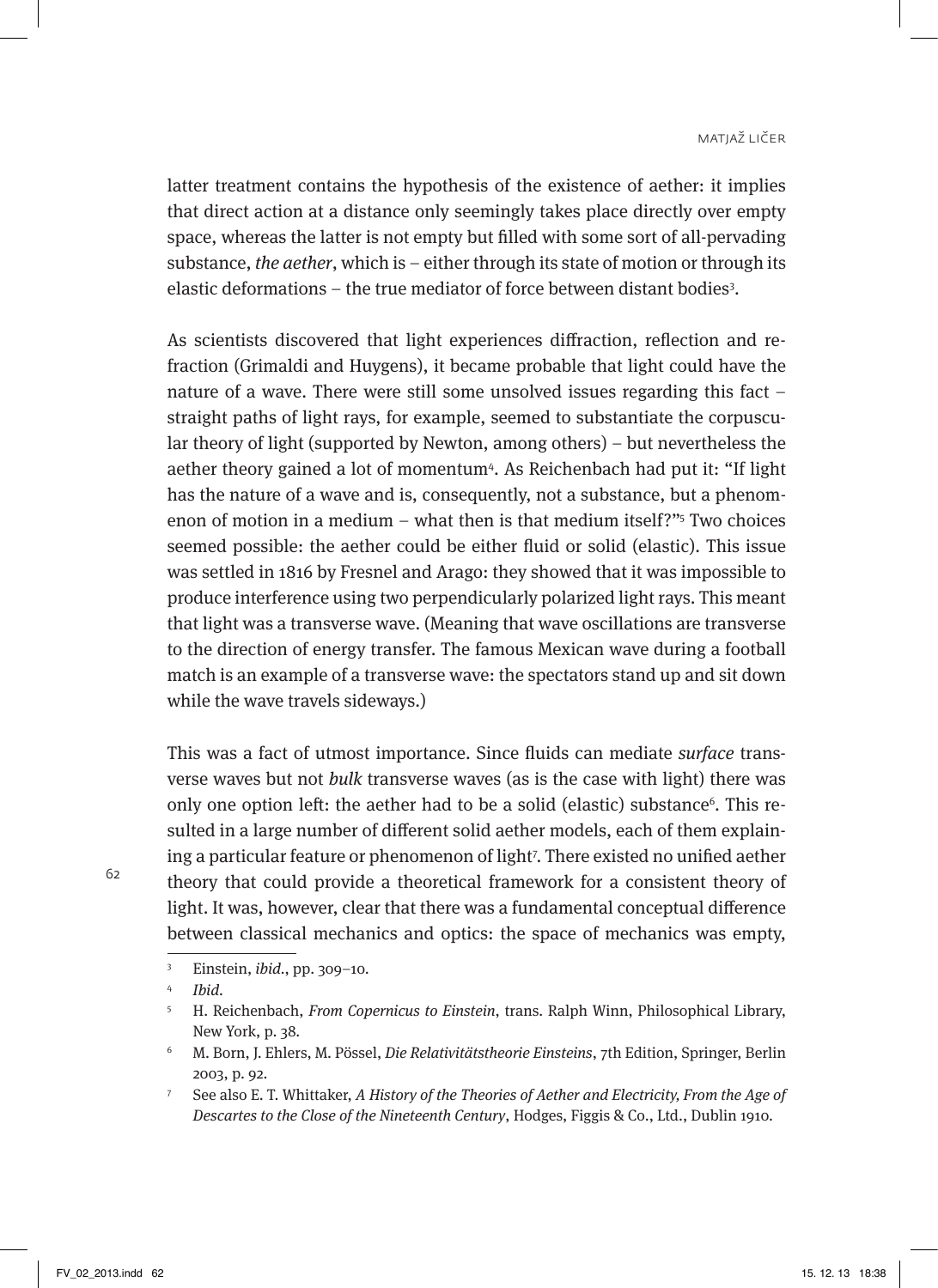while the space of optics had been filled with aether. Light needed a medium to propagate and scientists were trying to resolve what its properties should be.

In the following decades of the 19th century groundbreaking research of Michael Faraday, James Clerk Maxwell and Heinrich Hertz led to the conclusion that light was nothing but electromagnetic radiation<sup>8</sup>. This implied that electricity, magnetism and optics were one and the same science. Maxwell developed a beautiful mathematical theory that tied together optics, electricity and magnetism. At the time, light, heat, electricity and magnetism were each thought to have their own respective aether. Due to Maxwell's work the aether of light merged with electric and magnetic ethers into one and the same substance<sup>9</sup>. This was a great simplification. As to the nature of this substance Maxwell was a firm believer in a mechanical aether<sup>10</sup>, but he – or anyone else for that matter – wasn't able to formulate a Newtonian theory of mechanical aether that would explain all observed features of the electromagnetic field<sup>11</sup>.

In Newtonian mechanics (that was thought to hold true for light and electromagnetism in general), the main mechanical principle, the Galilean principle of relativity, states that all uniformly moving reference frames are equivalent for the formulation of physical laws – and can be viewed as frames at rest. The first hypothesis about the kinematic state of the aether was therefore the simplest one: the light aether in outer space, far away from all material bodies, is at rest in an inertial (unaccelerated) system $12$ : the aether was assigned a velocity vector, but its acceleration was set to zero. The aether velocity was proposed to be spatially uniform and one should somehow be able to measure it. Most relevant experiments prior to the emergence of Einstein's relativistic physics were therefore focused on establishing to what extent the aether was carried along with the Earth, if at all, as the Earth moved through space. There were seemingly only two possible options for the outcome of these experiments: George Gabriel Stokes proposed the aether at the surface of the Earth is completely dragged along by Earth, as if it were a viscous fluid: this implies that the relative velocity

<sup>8</sup> J. C. Maxwell, Treatise on Electricity and Magnetism, Vol. 2, Dover Publications, 1954, p. 383., see also M. Born op. cit., p. 163.

<sup>9</sup> Maxwell, ibid.

<sup>10</sup> Ibid., Born, op. cit., p. 164, Einstein, op. cit., p. 310.

<sup>&</sup>lt;sup>11</sup> Einstein, ibid.

<sup>&</sup>lt;sup>12</sup> Born, *ibid*.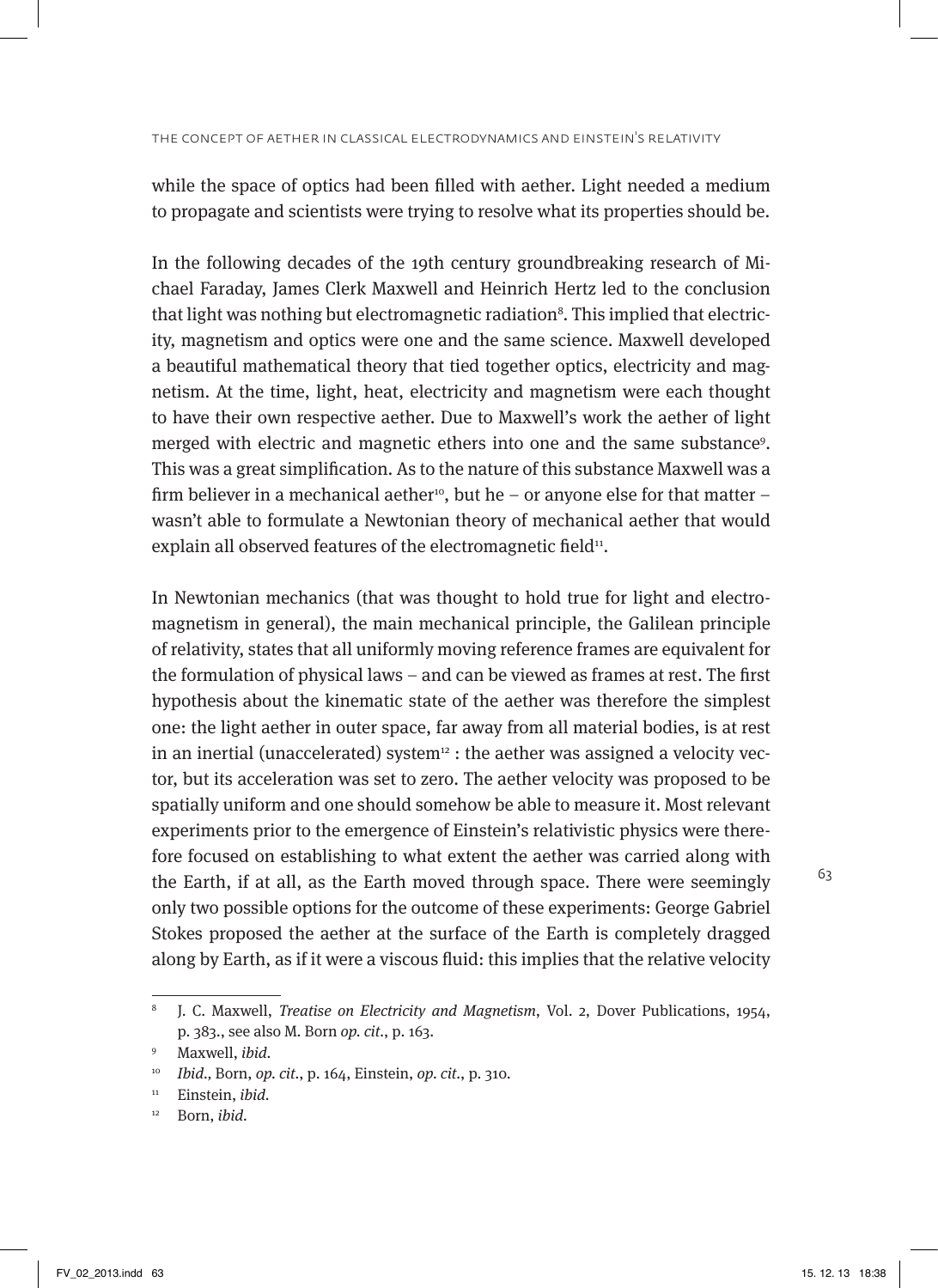of aether to Earth's surface, "the aether wind velocity", is zero. Augustine Fresnel, on the other hand, proposed the aether outside refractive media is at rest (while inside moving refractive media it is partially dragged along in an elastic manner<sup>13</sup>): this would cause an "aether wind" with speeds of the order of Earth's orbital velocity 30 km/s at the Earth's surface.

Several ingenious experiments were built to decide between the two options, but their results seemed contradictory: stellar aberration, i. e. displacement of positions of fixed stars due to Earth's motion through space, was a well-known phenomenon discovered by James Bradley in 1727 (not to be confused with stellar parallax). It implied there is no aether drag<sup>14</sup>. This seemed to negate Stokes's and confirm Fresnel's hypothesis. The aether was not dragged by the Earth at all. Fizeau's experiment, set up in 1851, measured the speed of light in a moving liquid<sup>15</sup>. The result again seemed to confirm Fresnel's hypothesis: the speed of light in a moving liquid (with refractive index close to 1.0) was essentially the same as in the vacuum. Both experiments indicated that the aether wind at the surface of the Earth should be detectable. But Michelson's experiment, performed in 1881, established with unprecedented precision that there was no detectable evidence of the relative motion between the aether and the Earth in any direction. The speed of light was always measured to have the same constant value, regardless of the direction of Earth's motion through space. It was confirmed with high precision that light has the same speed in all reference frames. This fact is known as the law of constancy of the speed of light. In other words, no aether wind was detected – the aether seemed to be completely dragged along by the Earth. This negated Fresnel's and confirmed Stokes's hypothesis.

64

The null result of the Michelson experiment was extremely puzzling – it was in contradiction with the most fundamental mechanical principle: the Galilean or classical principle of relativity. This state of affairs indicated a serious conflict between classical mechanics and electrodynamics. Since classical mechanics was an established discipline, it seemed clear that Maxwell equations had to be

 $13$  Pais, A., Subtle is the Lord, The Science and the Life of Albert Einstein, Oxford University Press, Oxford 2008, p. 118.

<sup>14</sup> Born, op. cit., p. 112. Einstein, op. cit., pp. 245–7.

<sup>15</sup> Einstein, op. cit., p. 246.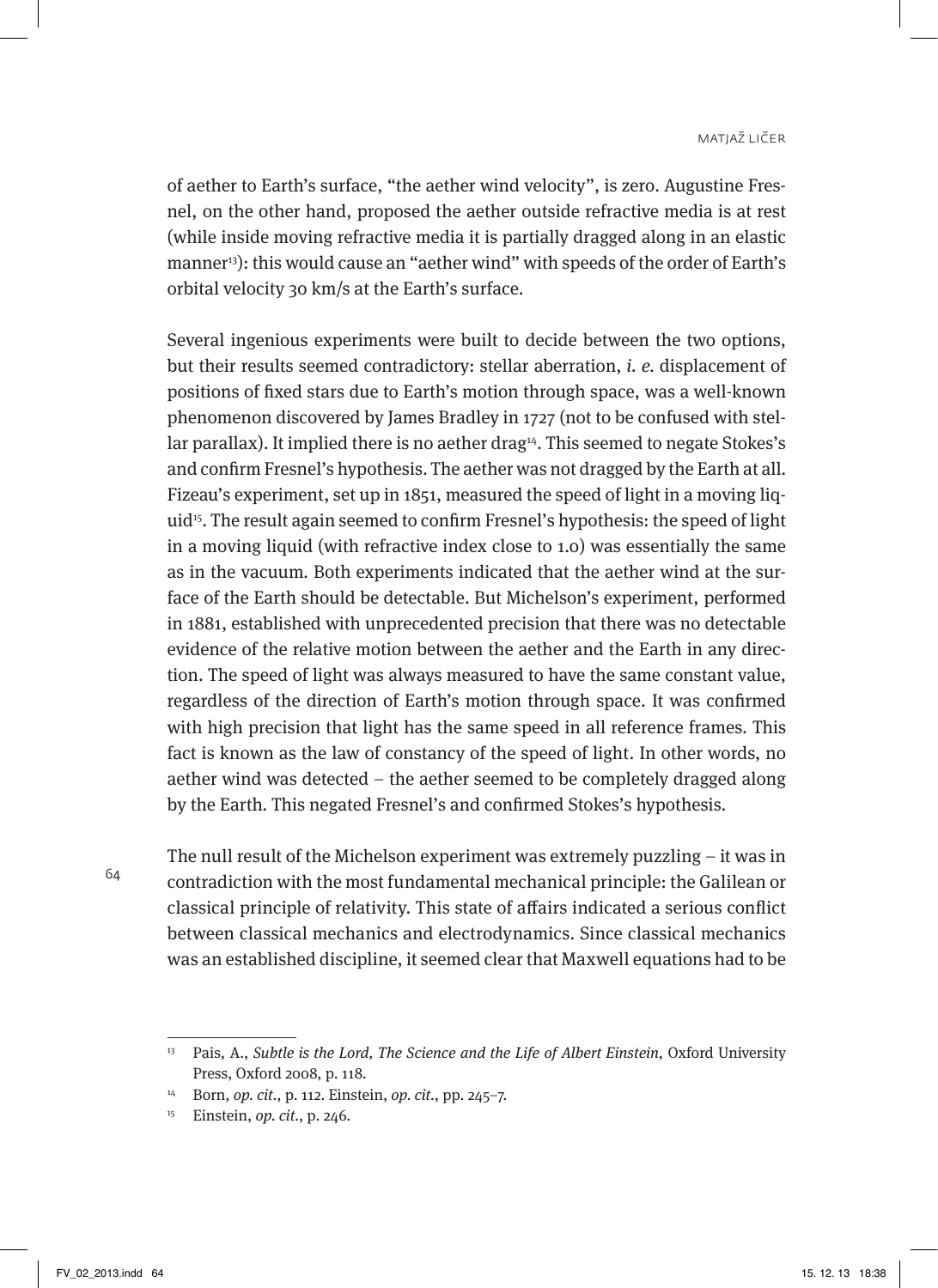wrong, electrodynamics had to be wrong<sup>16</sup>. But all the experiments were proving it wasn't. At this point the Dutch theorist Hendrik Antoon Lorentz entered the discussion. He struggled hard to reconcile contradicting results of otherwise impeccable experiments. He developed a new theory of aether and electromagnetism with several distinctive features: the aether did not interact with matter in any way whatsoever, it was merely a substratum of the electromagnetic fields arising from charged microscopic particles. It was completely stationary and completely rigid. Its role was to mediate electromagnetic fields which cause electromagnetic forces between charged bodies<sup>17</sup>.

Using his stationary aether theory Lorentz managed to reconcile seemingly contradicting outcomes of Fizeau and Michelson experiments<sup>18</sup>. But this wasn't possible without an additional ad hoc postulate – the now famous Lorentz contraction (proposed by Lorentz in 1892, independently by Fitzgerald in 1889, and derived from basic principles by Einstein in 1905). The postulate claims that the bodies contract in the direction of motion through stationary aether. Lorentz demonstrated that if all the bodies moving relative to the aether contracted by a certain amount in the direction of the movement, then all effects of aether wind would be compensated. He was also trying to explain the contraction dynamically – by an influence the aether has on molecular forces that determine the shape of each body of matter.

This state of affairs was somewhat surprising: after several centuries of growingly elaborate aether theories, the most developed aether theory seemed like a substantial regression. Lorentzian aether was completely stationary, perfectly rigid and could not be detected by an experiment. Physics seemed to have traveled a full circle: Lorentzian aether had all the features of the classical Newto-

<sup>&</sup>lt;sup>16</sup> R. Feynman, Six not-so-easy Pieces. Einstein's Relativity, Symmetry, and Space-time, Basic Books, New York 2011, p. 53.

<sup>17</sup> Born, op. cit., p. 178.

<sup>&</sup>lt;sup>18</sup> H. A. Lorentz, "The Relative Motion of the Earth and the Aether", trans. Wikisource from De relatieve beweging van de aarde en den aether, Amsterdam 1892, p. 74. Accessed online on 12. 1. 2013 at: http://en.wikisource.org/wiki/The\_Relative\_Motion\_of\_the\_Earth\_and\_ the\_Aether. H. A. Lorentz, "Michelson's Interference Experiment", trans. from "Versuch Einer Theorie der elektrischen und optischen Erscheinungen in bewegten Körpern", Leiden, 1895, in The Principle of Relativity, Dover Publications 1923.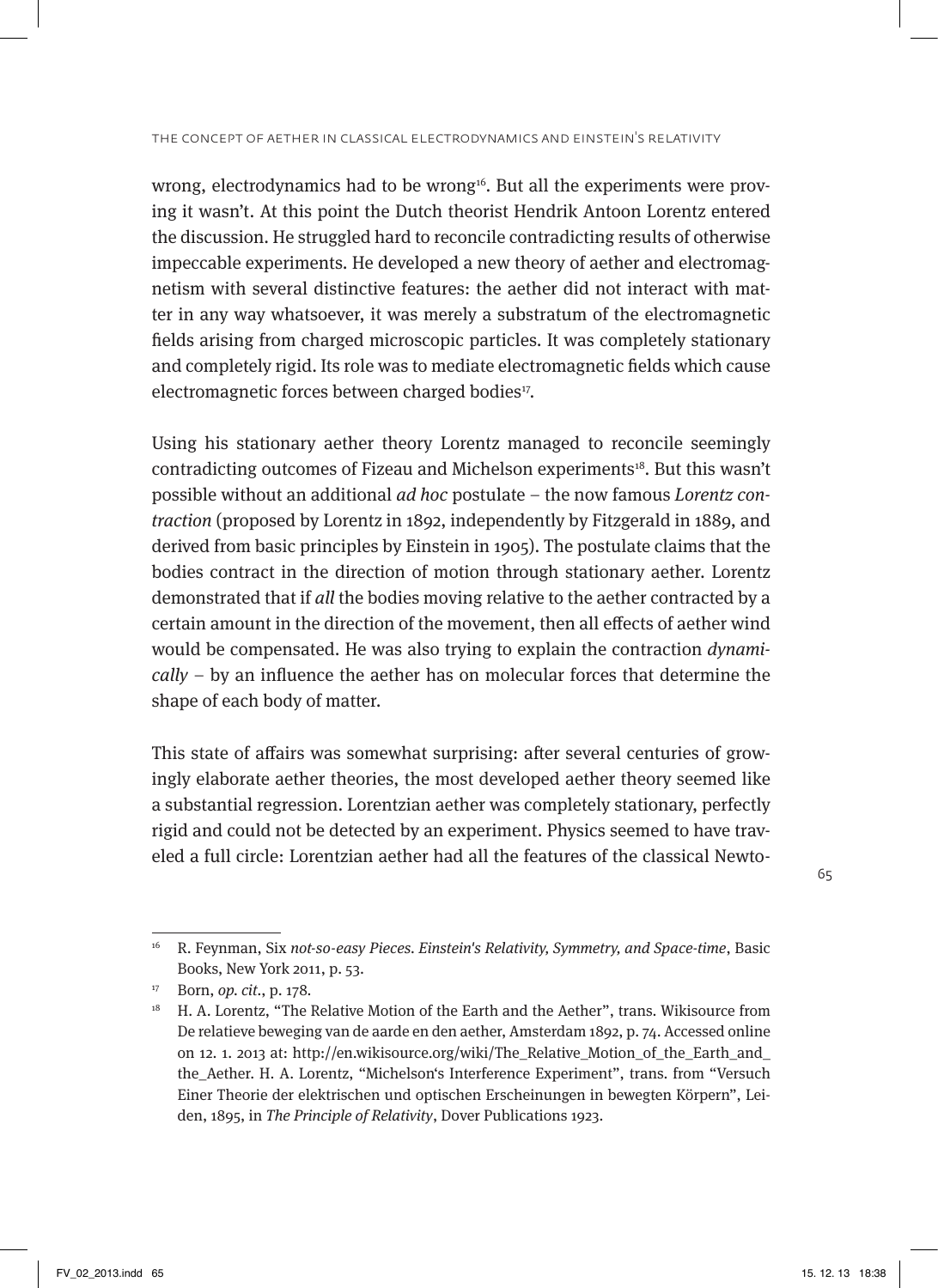nian absolute space. As Max Born put it: the aether theory has led in its highest development to the sublation [die Aufhebung] of its fundamental concept<sup>19</sup>.

## Elimination of Aether. The Special Theory of Relativity

Albert Einstein was the one to resolve the deadlock: he proved that the contradiction between the principle of relativity and the law of constancy of speed of light was only apparent. He managed to incorporate both as two cornerstones of a new physical theory: the special theory of relativity. The validity of the principle of relativity was, to Einstein, beyond doubt: the laws of not only mechanics but also of electrodynamics must and can retain the same form in all inertial reference frames. The law of constancy of speed of light was also correct: the speed of light is indeed the same in all uniformly moving reference frames. It was an experimental and also a theoretical fact. So what was wrong?

Mathematical aspect of the problem was as follows: classical transformation law, the Galilean transformation, is not universally valid. This has never been problematic from the point of view of classical mechanics. Scientists have been using Newtonian mechanics for centuries and it provided overwhelmingly satisfactory descriptions for essentially all known mechanical phenomena. Problems occurred only after they had tried to interpret the Galilean transformation as a universal principle and applied it to electrodynamics. To bring this fact to light, Einstein was led primarily by his firm belief in the principle of relativity and less by the outcome of Michelson's experiment. The conclusion was nevertheless the same: if the speed of light is the same in all moving reference frames, this means that light does not prefer a single reference frame. In other words, light does not prefer the aether frame – any other claim would, according to Einstein, introduce a perfectly unfounded asymmetry<sup>20</sup>. But if light prefers no specific reference frame – Michelson proved it experimentally and Einstein explained it theoretically – then one further step seemed just as obvious as it was necessary: there is no aether frame and there is no aether. The sole mechanical property that Lorentzian aether still obtained was its immovability, its frame – and Einstein was the one to dismiss it as fallacious<sup>21</sup>. The electromagnetic fields

<sup>19</sup> Born, op. cit., p. 192.

<sup>&</sup>lt;sup>20</sup> A. Einstein, "Äther und Relativitätstheorie", in Collected papers of Albert Einstein, Vol. 7, Doc. 38, Princeton University Press 1920b, p. 313.

 $21$  Ibid.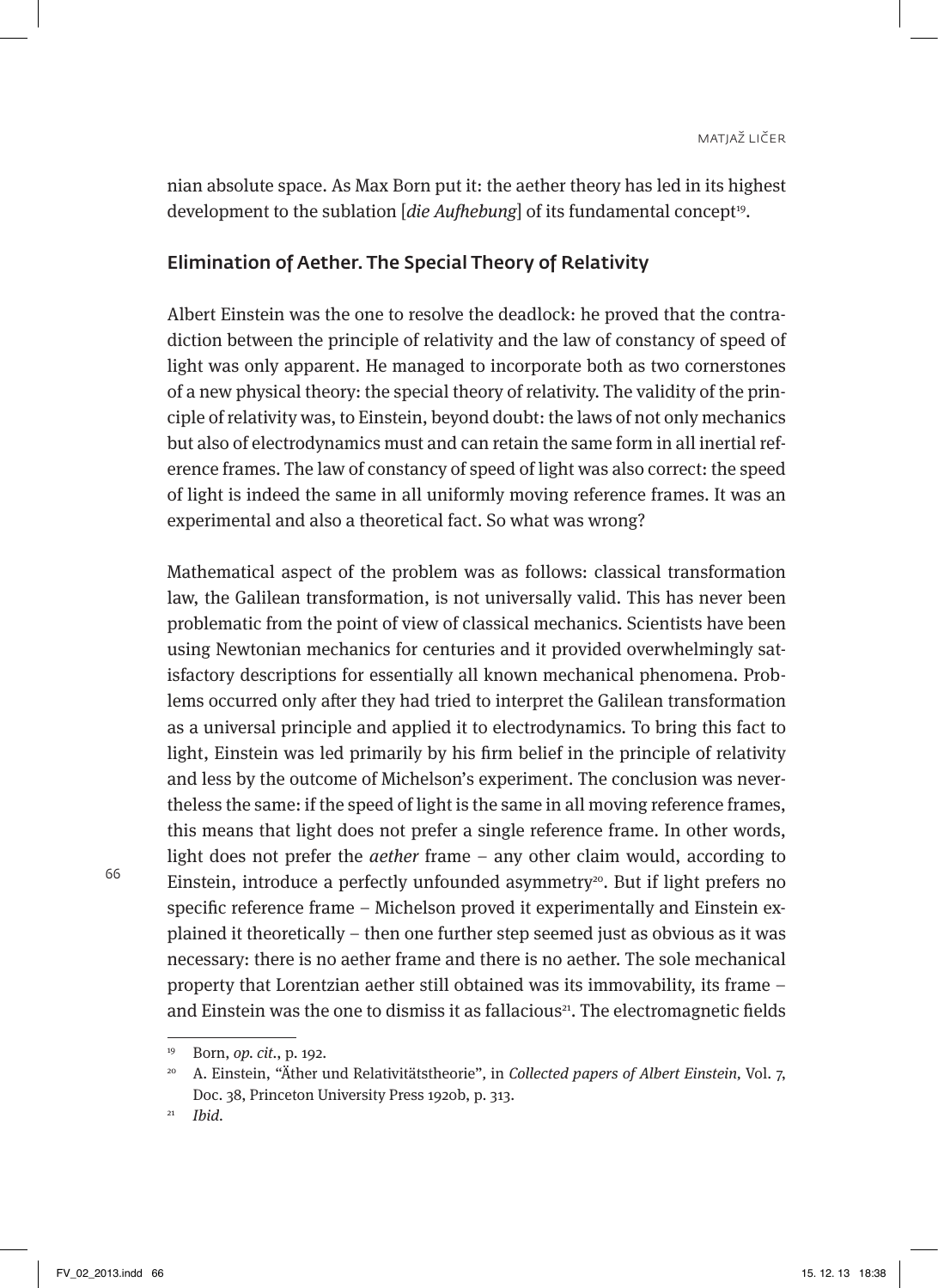were no longer to be interpreted as physical states of some medium, but rather as independent physical entities like atoms of ponderable matter.

Special theory of relativity has thus dismissed an absolute reference frame along with the existence of classical aether to be able to achieve something much more meaningful: to remove an apparent contradiction between electrodynamics and mechanics, and unite both within a common framework. This unification would have been impossible without a new transformation law to replace the Galilean transformation. Although this new transformation law had already been discovered by Lorentz, Einstein was the first to derive it from the first principles. It is nevertheless called the Lorentz transformation. It was already shown by Lorentz that Maxwell-Lorentz equations retain their form if one uses Lorentz transformation law to pass between different inertial systems – the equations are said to be Lorentz covariant. Newton's laws however were not Lorentz covariant: the form of these equations changed if one used Lorentz transformations to pass between different inertial systems. Maxwell-Lorentz electrodynamics therefore needed no modifications, but it was necessary to modify Newton's laws to suit the principle of relativity and to obtain their Lorentz covariant formulation (this was done by Max Planck in 1906). Special theory of relativity further demonstrated that Lorentz contraction, Lorentz's ad-hoc hypothesis to save his theory<sup>22</sup>, does indeed occur. The contraction is a direct consequence of Einstein's theory – but it is not caused dynamically by the aether exerting force on the molecules of matter, as Lorentz thought. It occurs kinematically, as a consequence of the fact that the measuring apparatus is moving relative to the object measured.

In 1907, Einstein was commissioned to write a review paper on relativity for the Jahrbuch der Radioaktivität und Elektronik. This paper<sup>23</sup> is nowadays regarded as one of the major milestones on the path from special to general relativity. At that time, most likely in November 1907, Einstein got the famous insight he later referred to as "the happiest thought of his life". He was the first to realize that the following simple observation has profound consequences: "...for an observer falling freely from the roof of a house there exists – at least in his immediate surroundings – no gravitational field. Indeed, if the observer drops some bodies then these remain relative to him in a state of rest or of uniform motion,

Ibid.

<sup>&</sup>lt;sup>23</sup> A. Einstein, "On the Relativity Principle and the Conclusions drawn from it", in Collected papers of Albert Einstein, Vol. 2, Doc. 47, pp. 252–311.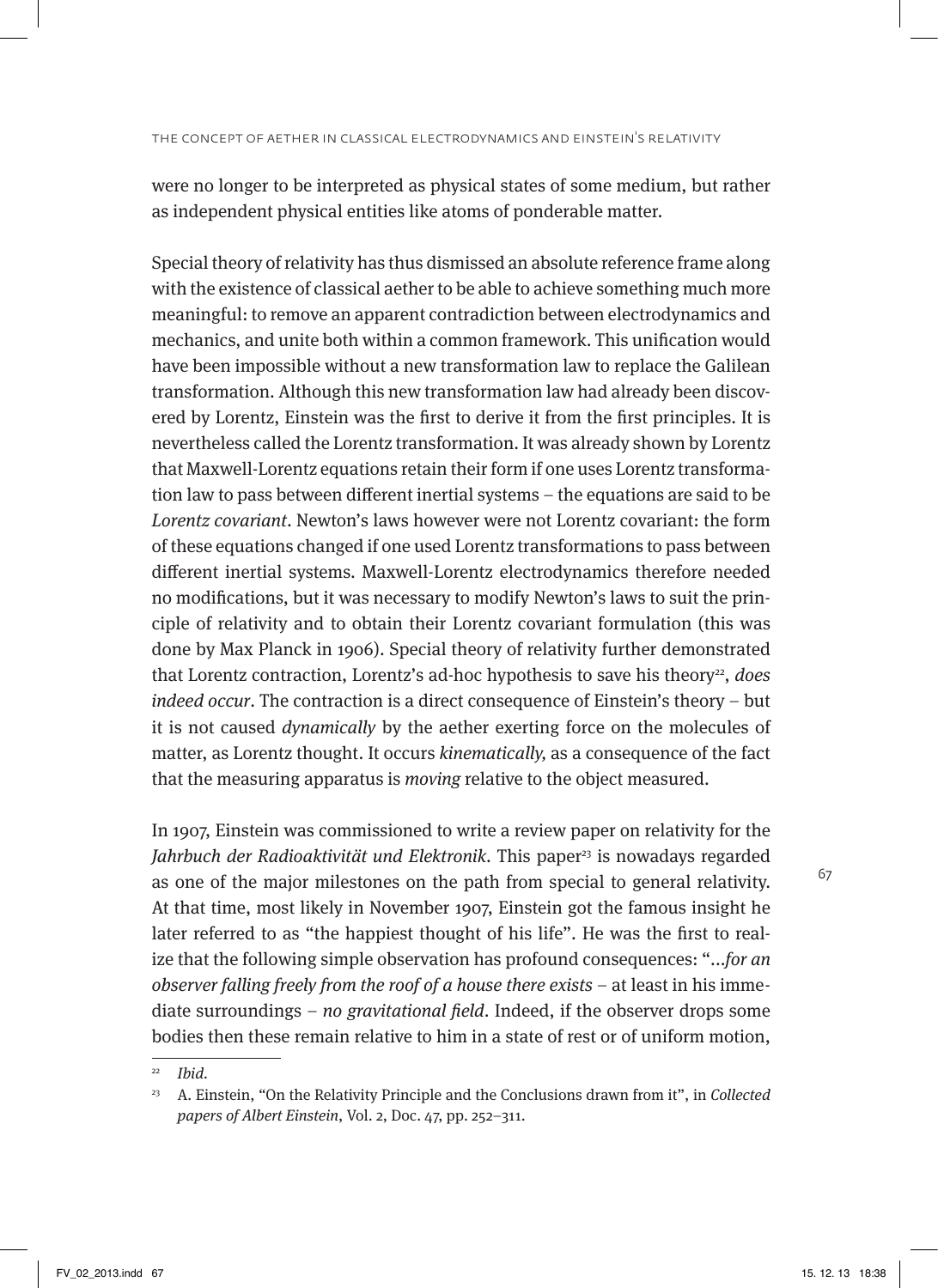independent of their particular chemical or physical nature […]. The observer therefore has the right to interpret his state as 'at rest'."<sup>24</sup> (Einstein's italics). Einstein's argument was as follows. Since all freely falling bodies in gravitational field accelerate at the same rate (in other words, since inertial mass of a body is equal to its gravitational mass), any freely falling (accelerated) observer has every right to judge that he is in an inertial system (i.e. in zero gravity). Therefore, Einstein realized in 1907, the special theory of relativity needs to be generalized to systems containing gravitational fields – there exist no physical grounds for privileging "the usual" inertial systems: free-falling systems in gravitational fields are fully equivalent to inertial systems. This principle later became known as the equivalence principle and it represents one of the conceptual cornerstones of general relativity.

Einstein developed a crucial and beautiful insight into what this equivalence means in his famous rocket-ship example<sup>25</sup>: imagine you're in a spaceship with no windows resting on the Earth's surface. Everything in the spaceship is at rest. If you drop a ball, it's going to fall on the floor with the acceleration due to gravity. A pencil will drop at the same rate. Every other body will drop at the same rate. You will claim, judging from these two experiments, you are in a gravitational field. Now imagine you are in the very same spaceship way out in empty space far away from all the other masses, practically in zero gravity. Now the ship turns on its engines and starts accelerating "vertically" with the Earth's gravitational acceleration. You are in zero gravity, using your spaceship engines to accelerate the ship. Everything in the spaceship is at rest. If you drop a ball, it's going to fall on the floor with the acceleration of gravity. A pencil will drop at the same rate. Every other body will drop at the same rate. Now compare it to the situation when the spaceship is safely resting on the surface of the Earth: everything is exactly the same (Feynman: 130). You will again claim, judging from these experiments, you are in a gravitational field. In other words, there is no physical experiment that can distinguish whether a system is being at rest in a gravitational field or whether it is accelerating in zero gravity. Dynamically

<sup>24</sup> A. Einstein, "Grundgedanken und Methoden der Relativitätstheorie, in ihrer Entwicklung dargestellt", in Collected papers of Albert Einstein, Vol. 7, Doc. 31, Princeton University Press 1920a, p. 265.

<sup>&</sup>lt;sup>25</sup> A. Einstein, Über die Spezielle und die allgemeine Relativitätstheorie, Verlag Friedr. Vieweg & Sohn, Braunschweig 1917, p. 45. See also Feynman, op. cit., p. 129.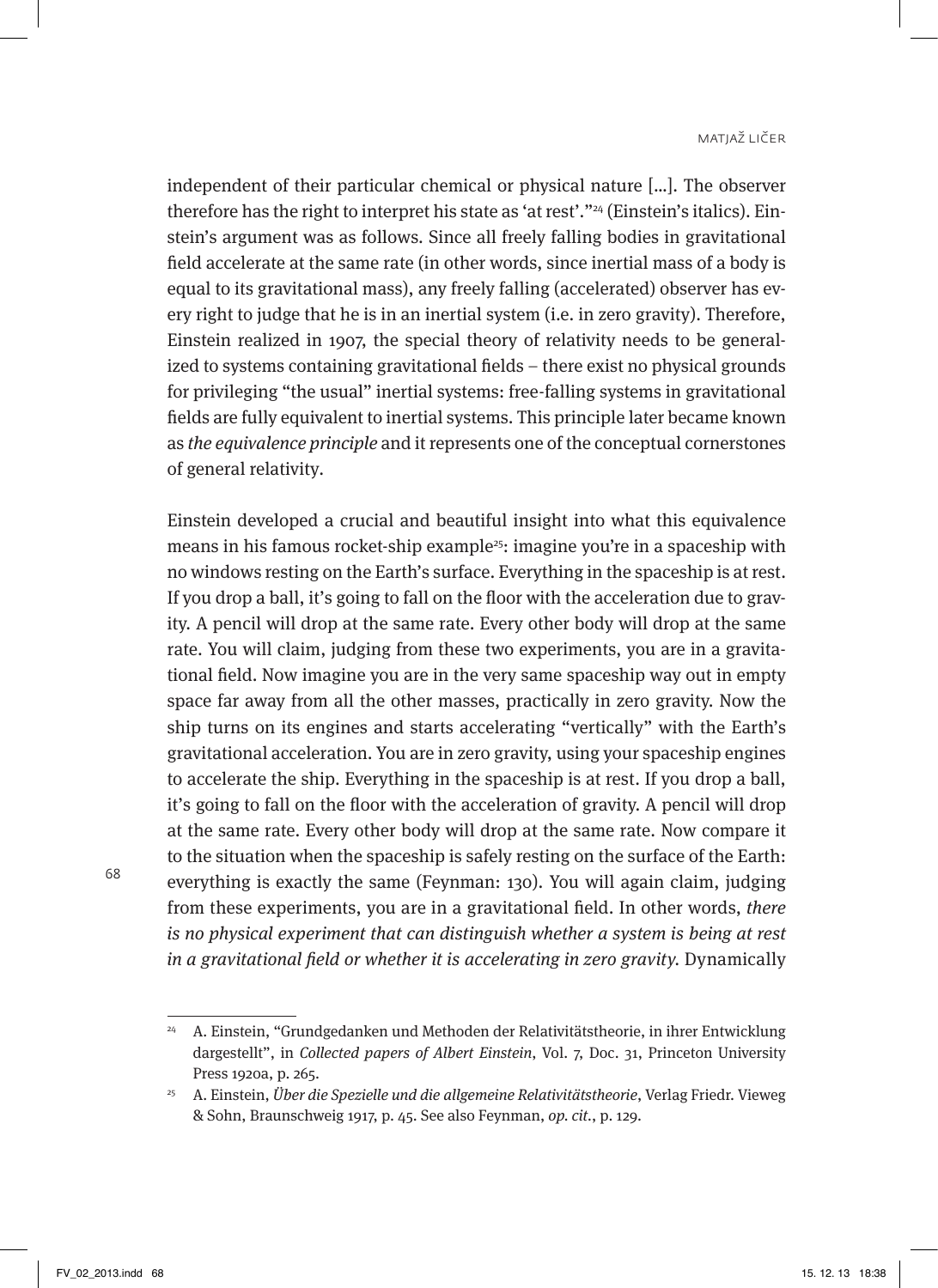both cases are fully equivalent<sup>26</sup>. Properties of motion in an accelerated system are the same as those in an unaccelerated system with the presence of gravity $27$ . Gravity has only relative existence – it is merely an effect of the coordinate system we use to formulate natural laws. This is why any general theory of relativity must necessary lead to a theory of gravitation: one can produce effects indistinguishable from gravity by merely jumping to an accelerated coordinate system<sup>28</sup>.

Einstein did not publish anything new on relativity until 1911. Pais attributes this fact, among other things, to Einstein's intense work on quantum theory<sup>29</sup>. Another significant contribution to relativistic physics was, however, published in 1908 by Hermann Minkowski, a mathematician at the University of Göttingen. In a nutshell, Minkowski reformulated Einstein's new kinematics into a 4-dimensional geometry (three spatial and one temporal dimension) with several highly advantageous properties<sup>30</sup>. To name just one: he was able to show that the 4-dimensional distance between any two spacetime events is a Lorentz invariant – it does not change as we pass between different inertial systems. Minkowski's formalism was an enormous formal simplification of the relativity theory. Roger Penrose stated that special relativity was not a self-contained theory until Minkowski rewrote it into its modern geometric form<sup>31</sup>.

Einstein was at first reluctant to accept Minkowski's work as he was sceptical about all the abstract mathematics Minkowski was using. This reluctance was rooted in Einstein's admiration of positivistic philosophy of Ernst Mach, a famous physicist and one of the leading figures of the Vienna circle. But Einstein's doubts did not last long. By 1912 (at the latest), he came to fully appreciate the power of geometrization of relativistic physics. This epistemological shift was

<sup>&</sup>lt;sup>26</sup> See also M. Jammer, Concepts of Mass in Contemporary Physics and Philosophy, Princeton University Press, Princeton 2000.

<sup>&</sup>lt;sup>27</sup> L. D. Landau, E. Lifshitz, *The Classical Theory of Fields*, trans. M. Hamermesh, Butterworth-Heineman, Amsterdam 1987, p. 243.

 $28$  A. Einstein, "Die Grundlage der allgemeinen Relativitätstheorie", in Collected papers of Albert Einstein, Vol. 6, Doc. 30, Princeton University Press 1916b, p. 288.

<sup>29</sup> Pais, op. cit., p. 188.

<sup>&</sup>lt;sup>30</sup> H. Minkowski, "Space and Time", A Translation of the Adress delivert at 80th Assembly of German Natural Scientists and Physicians, at Cologne, 21 September 1908, in The Principle of Relativity, Dover Publications 1923, pp. 73–91.

<sup>&</sup>lt;sup>31</sup> R. Penrose, *The Road to Reality, A Complete Guide to the Laws of the Universe*, Vintage Books, London 2005, p. 406.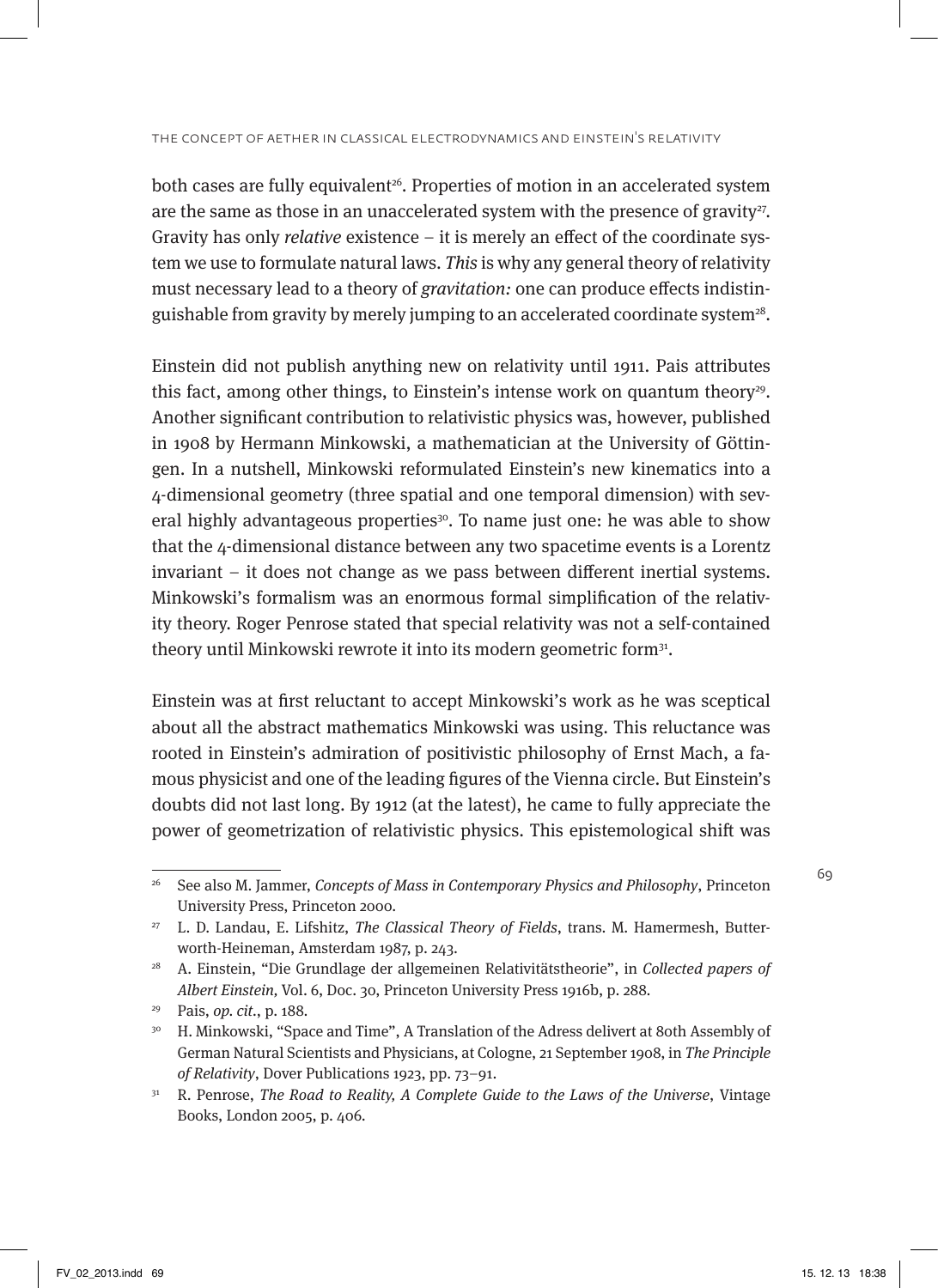most likely initiated by the following Gedankenexperiment which led Einstein to realize that the Euclidean geometry is invalid in accelerated systems. Imagine you're located in an accelerated system, for example, on a rapidly spinning wheel of a merry-go-round. You now take a ruler and measure the radius r of the wheel. Then using the same ruler you measure the circumference of the wheel. You would expect from the Euclidean geometry the ratio of circumference to radius to be 2п. If the wheel had not been rotating, this would indeed have been the case – but in the presence of rotation it is not. Due to Lorentz contraction, the ruler contracts in the direction of motion (in tangential but not in radial direction) so the circumference is actually *larger* than 2пr. The Euclidean formula is incorrect. This means, Einstein continues, that Euclidean geometry is not valid in accelerated systems. Or to put it in an equivalent manner: the Euclidean geometry is not valid in gravitational fields. Gravity changes the geometry of spacetime<sup>32</sup>.

### Resurrection. Relativistic Aether of General Relativity (1916-1924)

It was not yet clear how gravity changes the geometry of spacetime but it became obvious to Einstein that the geometric approach was unavoidable. The formalism of Minkowski was an absolutely necessary step on the path to the generalization of the relativity theory. Furthermore, the content of Einstein's project was now more precisely constrained: he had to find a general non-Euclidean geometry that allowed most general coordinate transformations that still retain the invariance of 4-dimensional distances between infinitely close events (local Lorentz covariance). One of many problems lay in the fact that in rotating frames Lorentz contractions differ for different points of spacetime within the same coordinate frame, depending on the point distance from the axis of rotation. Points along the radius of the spinning wheel have different velocities and therefore different Lorentz contractions. One could therefore no longer employ one ruler and one clock for the entire coordinate system<sup>33</sup>. A separate pair of rulers and clocks would be needed for each point along the radius. In other words, space and time – in any ordinary sense of the word– became physically insignificant parameters. Coordinate systems, in which space and time would be well defined, turned out to be an exceedingly limited subclass of all pos-

<sup>32</sup> Einstein 1917, op. cit., §23.

<sup>33</sup> A. Einstein, "Die Grundlage der allgemeinen Relativitätstheorie", in Collected papers of Albert Einstein, Vol. 6, Doc. 30, Princeton University Press 1916b, p. 290.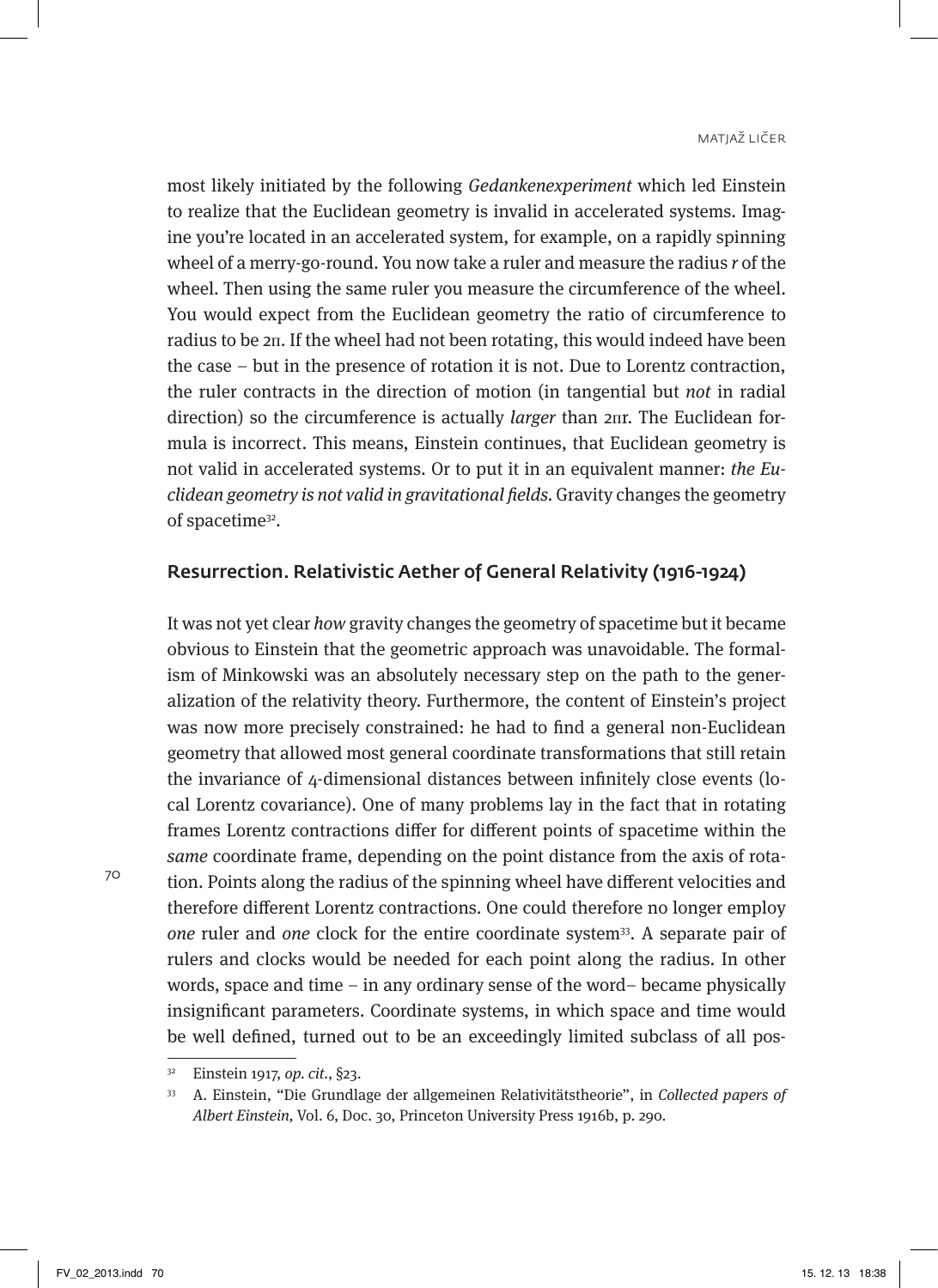sible coordinate systems. Einstein thus had to reformulate the laws of physics without referring to lengths and time intervals as measured in any specific coordinate system of any specific geometry. This seemed an impossible task at first. As he put it himself, describing physical laws without reference to a specific geometry seemed similar to describing our thoughts without words<sup>34</sup>. The equations had to retain the same form in all possible curved generalized coordinates. After years of hard work and some help from his friends – most notably Marcel Grossmann and Michele Besso – he succeeded. The final version of field equations of general relativity was published on November 25th 1915. One week earlier, he submitted a paper to the Prussian Academy of Sciences in which he correctly derived the anomalous perihelion precession of Mercury's orbit. This was a historic result, unexplainable within Newtonian dynamics. But the paper from November 18th contains another discovery: the first correct calculation of the gravitational bending of light. A light ray passing by the Sun should deflect by 1.7 arc seconds.

The first effect had been known for decades, while the second one was a theoretical prediction of general relativity. It was experimentally confirmed in 1919 and had very interesting consequences for Einstein's attitude towards the notion of aether. Since gravity bends light and shifts planet orbits, and since gravity is a manifestation of curved geometry of spacetime, it was no longer possible to describe spacetime as physically neutral, as a void lacking all physical features<sup>35</sup>. Field equations of general relativity were non-linear: gravitational field and matter (which is the source of this field) play equivalent roles. The gravitational field determines the distribution of matter, which determines the gravitational field, which determines the distribution of matter etc. This loop indicates a nonlinearity, which ultimately paved the way for a shift in Einstein's position on the aether, but as noted by Kostro, Einstein was too engaged in getting rid of the old aether to introduce a new one immediately after the first consistent formulation of general relativity<sup>36</sup>. General relativity was perceived as quite controversial, and Einstein spent a lot of energy defending it in the next years. Only in 1918,

<sup>34</sup> A. Einstein, "How I Created the Theory of Relativity", the Address at Kyoto University 1922, trans. Yoshimasa A. Ono, in Physics Today, American Institute of Physics, August 1982.

<sup>35</sup> L. Kostro, Einstein and the Aether, Aperion, Montreal 2000, pp. 47–8.

<sup>36</sup> Kostro, op. cit., p. 74.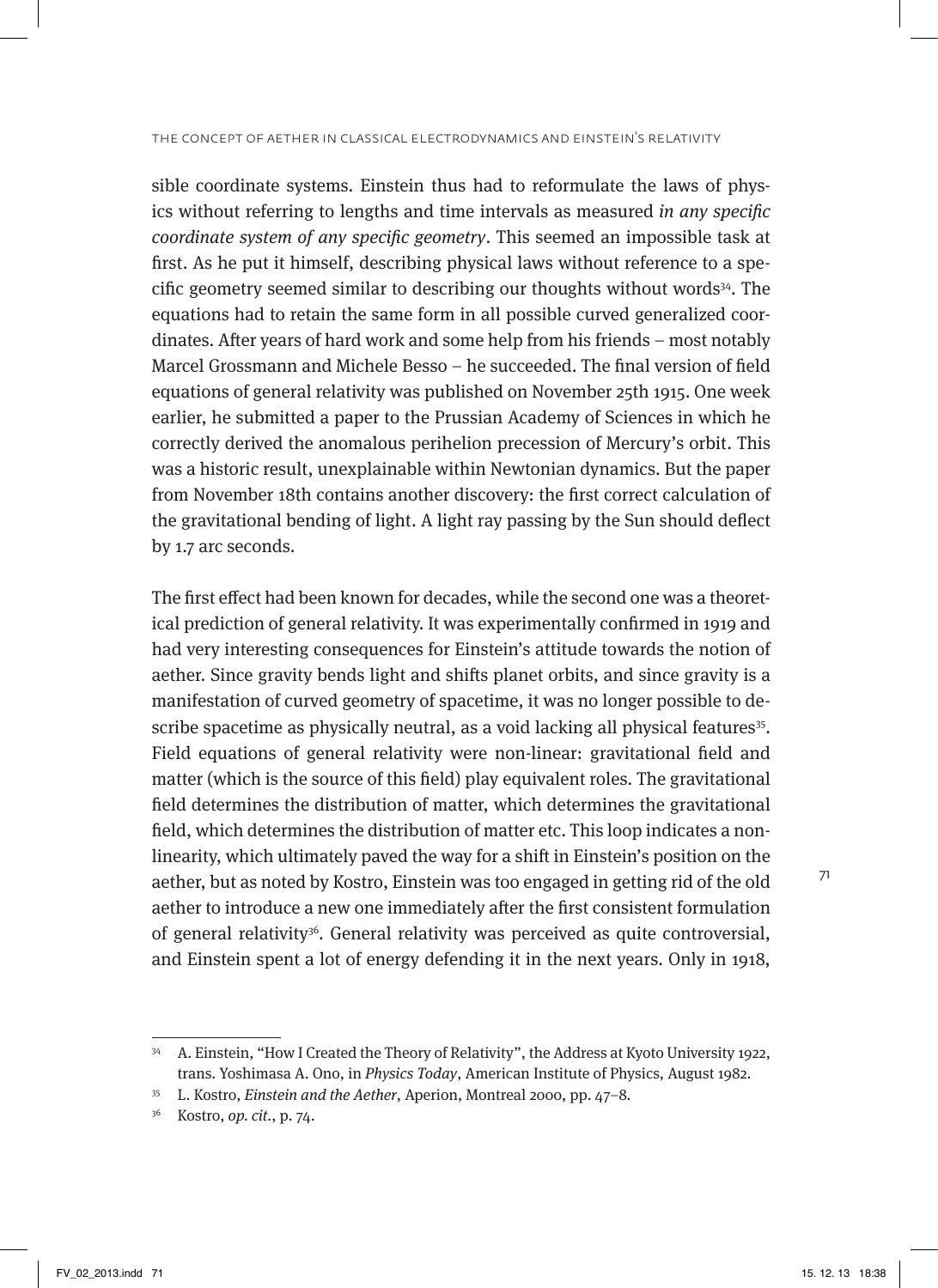in one of the replies to the German anti-Semitic scientist Phillip Lenard, did he finally clarify his position on the existence of aether<sup>37</sup>:

There is no such privileged state of motion, as has been taught to us by the special theory of relativity, and that is why there is no Aether in the old sense. The general theory of relativity also does not know a privileged state of motion in a point, that one could vaguely interpret as velocity of an Aether. However, while according to the special theory of relativity a part of space without matter and without electromagnetic field seems to be characterized as absolutely empty, e. g. not characterized by any physical quantities, empty space in this sense has according to the general theory of relativity physical qualities which are mathematically characterized by the components of the gravitational potential, that determine the metrical behavior of this part of space as well as its gravitational field. One can quite well construe this circumstance in such a way that one speaks of an Aether, whose state of being is different from point to point. Only one must take care not to attribute to this Aether properties similar to properties of matter (for example every point a certain velocity).

In January 1920, he was even more specific<sup>38</sup>. He writes that in 1905 he was of the opinion that one is "no longer allowed to speak about the aether in physics. This opinion, however, was too radical"39. It was still permissible "to introduce a medium filling all space and to assume that the electromagnetic fields (and matter as well) were its states. But, it is not permitted to attribute to this medium a state of motion at each point, by analogy with ponderable matter. This aether may not be conceived as consisting of particles that can be individually tracked in time."40

He again emphasized that in general relativity gravitational potentials express physical properties of empty space (i.e. regions of space without matter and electromagnetic field). "Thus, once again "empty" space appears as endowed with physical properties, i.e., no longer as physically empty, as seemed to be

<sup>37</sup> Interestingly enough the whole Nazi anti-Semitic campaign against Einstein culminated around the question of the aether. We refer to Kostro's book for further details (Kostro, op. cit., p. 79.).

<sup>38</sup> A. Einstein, "Grundgedanken und Methoden der Relativitätstheorie, in ihrer Entwicklung dargestellt", in Collected papers of Albert Einstein, Vol. 7, Doc. 31, Princeton University Press 1920a, p. 278.

<sup>39</sup> Einstein 1920, Ibid.

<sup>40</sup> Ibid.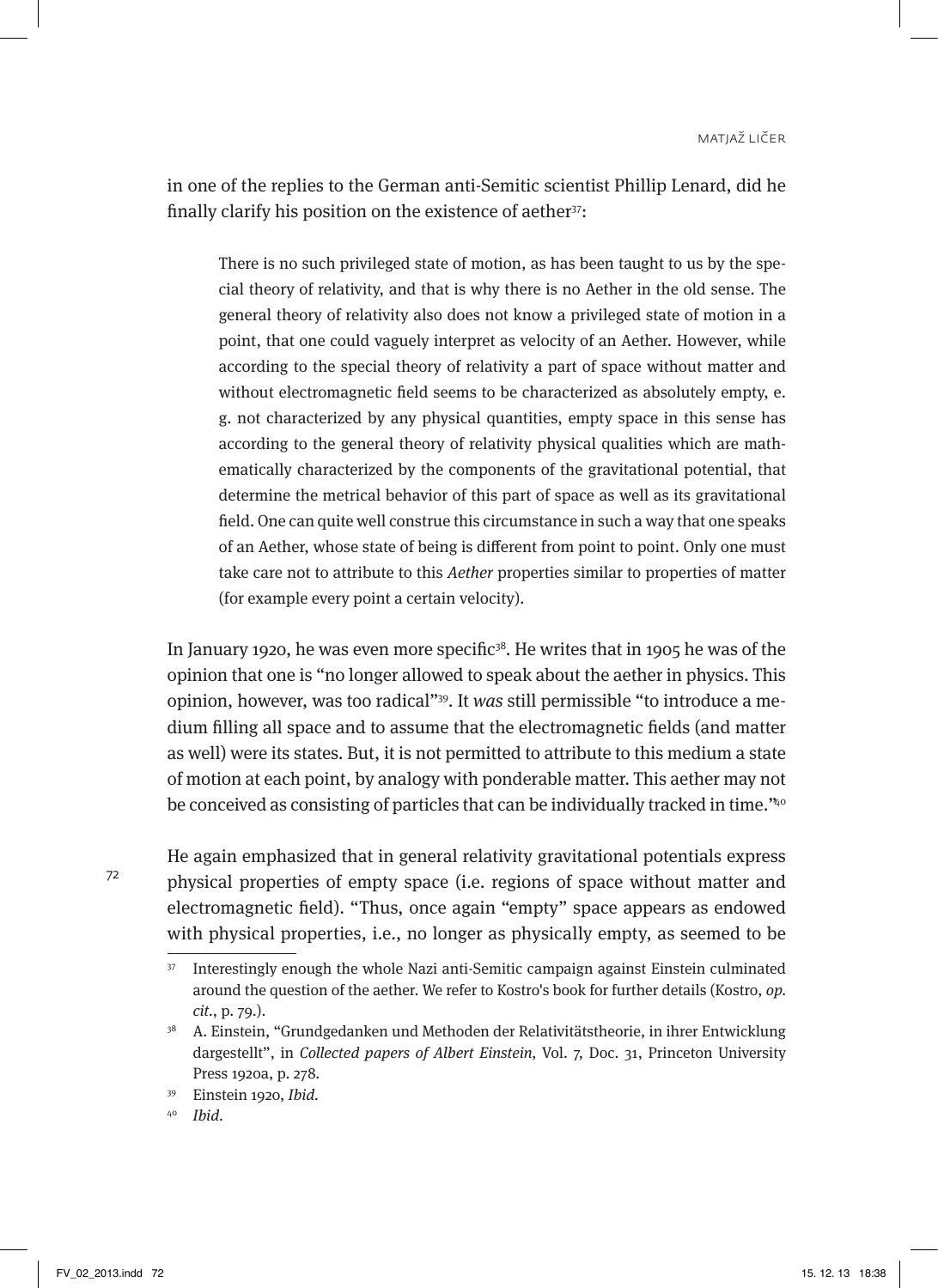the case according to special relativity. One can thus say that the aether is resurrected in the general theory of relativity, though in a more sublimated form. The aether of the general theory of relativity differs from the one of earlier optics by the fact that it is not matter in the sense of mechanics. Not even the concept of motion can be applied to it." In the new theory, geometry can no longer be separated from "true" physical facts, thus the concepts of "spacetime" and "aether" merge together. "Since the properties of space appear as determined by matter, according to the new theory, space is no longer a precondition for matter; the theory of space (geometry) and of time can no longer be presupposed prior to actual physics and expounded independently of mechanics and gravitation."41

As he became extraordinary professor at the University of Leiden, he wrote to Lorentz that he would lecture about aether in the theory of relativity. His inaugural lecture<sup>42</sup> was written before April 1920, but delivered in October 1920. He emphasized one more time that general relativity had once and for all banned the notion of empty space43. There is no empty space because there is no space without gravitational field, and therefore no space without curvature, no space without structure. Space without metric properties is unthinkable in general relativity. Herein lies also the main difference between gravitational field and electromagnetic field: no part of space can ever be without gravitational field while we can well produce regions of space without electromagnetic field. "The existence of gravitational field is directly connected to the existence of space."44

## Conclusion

The aether of general relativity was thus reintroduced as a scientific concept by the same physicist who dismissed it more than a decade earlier. Let us summarize the course of events. The notion of aether was legitimized by the immovability and unresponsiveness of the Newtonian absolute space. Its further materializations were developed through progress in optics and electrodynamics. The problem culminated in the late 19th century as a series of inconsistencies in the explanations of physical experimental results. These implied that the basic

 $41$  Ibid.

<sup>&</sup>lt;sup>42</sup> A. Einstein, "Äther und Relativitätstheorie", in Collected papers of Albert Einstein, Vol. 7, Document 38, Princeton University Press 1920b, pp. 305–323.

<sup>43</sup> Einstein, op. cit., p. 317.

<sup>44</sup> Ibid., p. 319.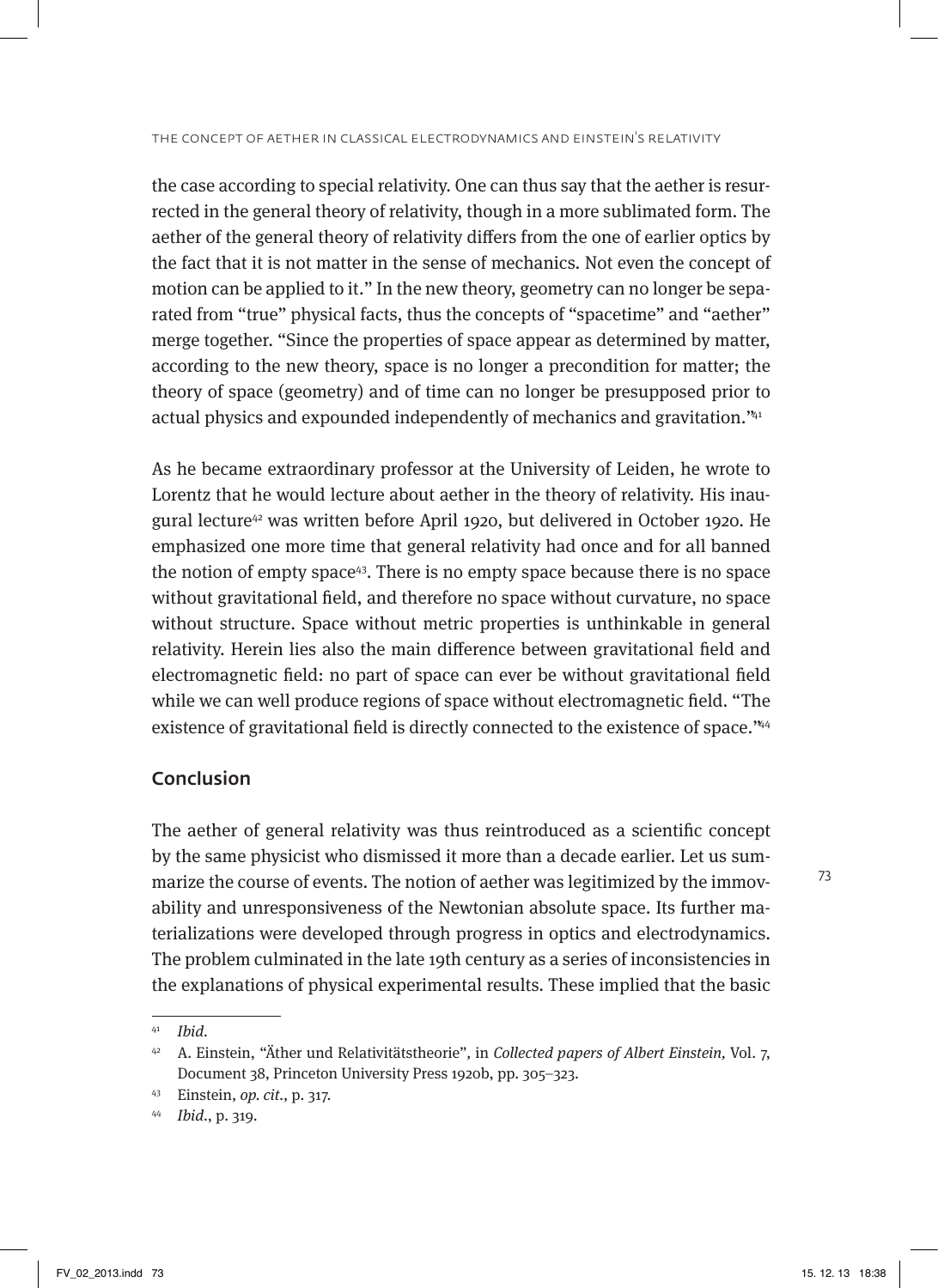principles of classical mechanics and electrodynamics were contradictory. The only way to reconcile these results with the existence of aether was to introduce a very sophisticated theory of stationary and non-interacting aether with all the features of Newton's absolute space. The contradictions were finally removed by Einstein's special relativity. This theory banned the notion of aether from contemporary physics. As Einstein was working on the generalization of special relativity, it became clear that space and matter might not be as independent as widely believed. In their final form the field equations of general relativity indicate, as John Wheeler famously put it, that matter tells space how to curve, and space, simultaneously, tells matter how to move. Empty space was found to be a dynamic medium – a new aether. A generalization of Special relativity, which forbade the notion of aether, ultimately led Einstein to its reintroduction.

In his inaugural lecture, Einstein continues with a remark that was to remain in the focus of his work for the rest of his life. As we understand today, he writes, the elementary particles are essentially nothing but condensations of the electromagnetic field. Contemporary physical explanations of the world rely on the existence of two quite different fundamental entities: gravitational field and electromagnetic field. In other words, Einstein writes, space (gravitational field) and matter (electromagnetic field). It would be a great step forward to succeed in unifying these two fields. The opposition between aether and matter would, again, be overcome, and physics would become a logically closed system of thought<sup>45</sup>.

This unification of gravity and electromagnetism was something Einstein struggled for for the rest of his life. He never succeeded in making any real progress because, according to Pais (and others), he never accepted quantum theory (a theory he also laid foundations for) in its present form. But his imperative of unification of all interactions in one common physical framework has survived. One hundred years later Einstein's dream of a unified theory still represents a single most difficult and most important problem of modern physics. Physicists nevertheless made huge progress in the past century using relativistic versions of quantum mechanics, called quantum field theories. One such theory, called the Standard Model of fields and particles, has merged electromagnetic, weak and strong interactions in a single theoretical framework. Gravity, however, still remains well outside the scope of this unification. For now.

<sup>45</sup> Einstein, op. cit., pp. 319–320.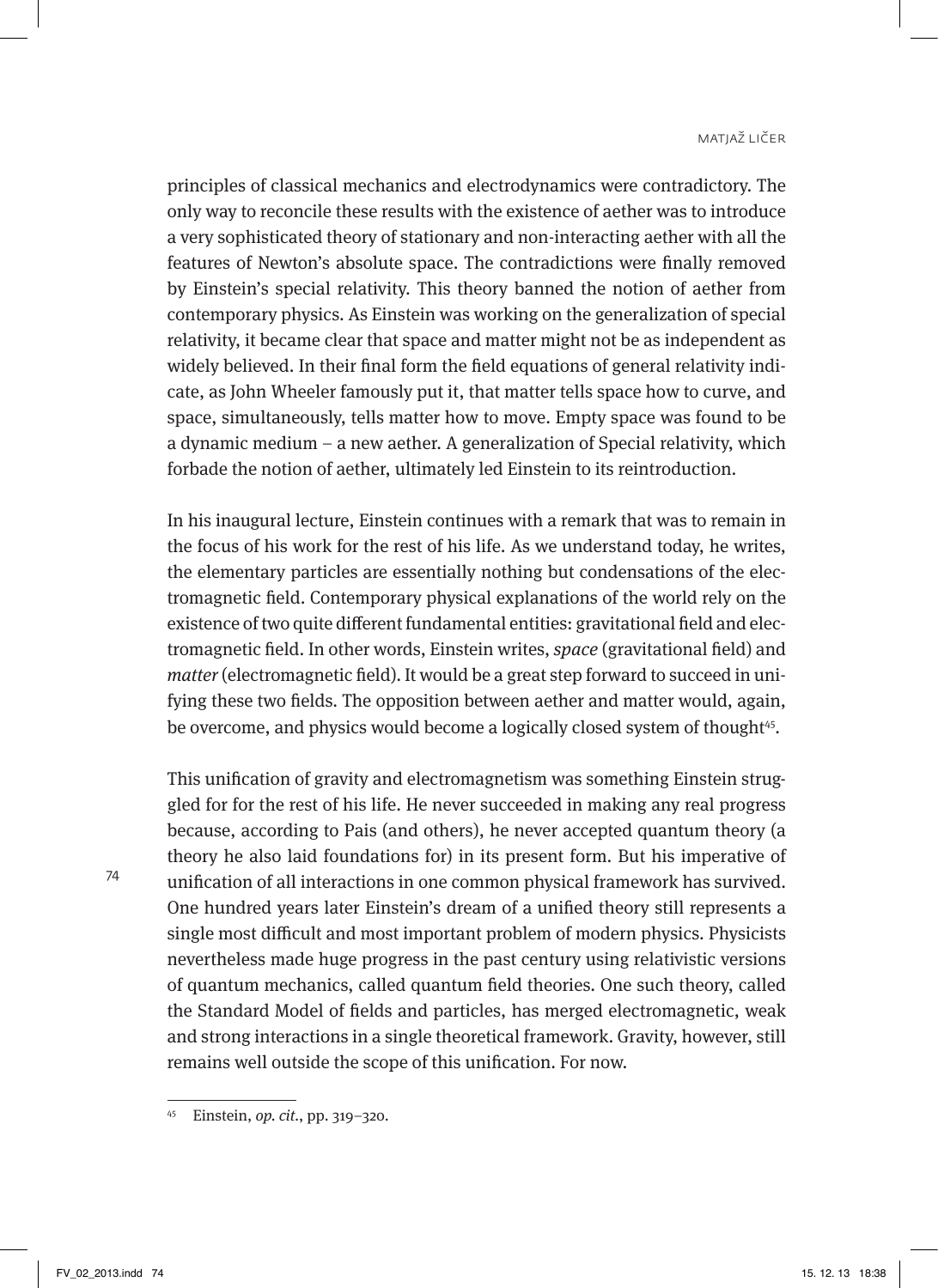#### Acknowledgement

This paper was funded by the Slovenian Research Agency (ARRS) within the scope of the project 'J7–4175 (A): The Structure of the Void (basic research project)'.

#### References

- Born, M., Ehlers, J., Pössel, M., Die Relativitätstheorie Einsteins, Siebte Auflage, Springer, Berlin 2003.
- Darrigol, O., "The Genesis of the Theory of Relativity", in Einstein, 1905–2005, Poincare Seminar 2005, Birkhäuser, Basel 2006.
- Dirac, P. A. M., "Is there an Aether?", Nature, Vol. 168, November 24, 1951.
- ---, "Is there an Aether?", Nature, Vol. 169, February 16, 1952.
- Einstein, A., "Zur Elektrodynamik bewegter Körper", Annalen der Physik 17 (1905): 891– 921, in Collected papers of Albert Einstein, Vol. 2, Doc. 23, 275–310.
- ---, "On the Relativity Principle and the Conclusions drawn from it", Jahrbuch der Radioaktivität und Elektronik, 4 (1907), 411–461, in Collected papers of Albert Einstein, Vol. 2, Doc. 47, 252–311.
- ---, "Die Feldgleichungen der Gravitation", Königlich Preußische Akademie der Wissenschaften (Berlin). Sitzungsberichte (1915): 844–847, in Collected papers of Albert Einstein,Vol. 6, Doc. 25, 244–249.
- ---, "Ernst Mach", in Collected papers of Albert Einstein, Vol. 6, Doc. 29, Princeton University Press 1916a, 278–282.
- ---, Die Grundlage der allgemeinen Relativitätstheorie", in Collected papers of Albert Einstein, Vol. 6, Doc. 30, Princeton University Press 1916b, 283–339.
- ---, Letter to Lorentz, dated June 17th 1916, in Collected papers of Albert Einstein, Vol. 7, Doc. 226, Princeton University Press 1916c.
- ---, Über die Spezielle und die allgemeine Relativitätstheorie, Verlag Friedr. Vieweg & Sohn, Braunschweig 1917.
- ---, Dialog über Einwände gegen die Relativitätstheorie , trans. Wikisource, Die Naturwissenschaften 6 (48), 29. November 1918 (accessed on 17. 1. 2013 on http://en.wikisource. org/wiki/Dialog\_about\_Objections\_against\_the\_Theory\_of\_Relativity).
- ---, "Grundgedanken und Methoden der Relativitätstheorie, in ihrer Entwicklung dargestellt", in Collected papers of Albert Einstein, Vol. 7, Doc. 31, Princeton University Press 1920a, 245–281.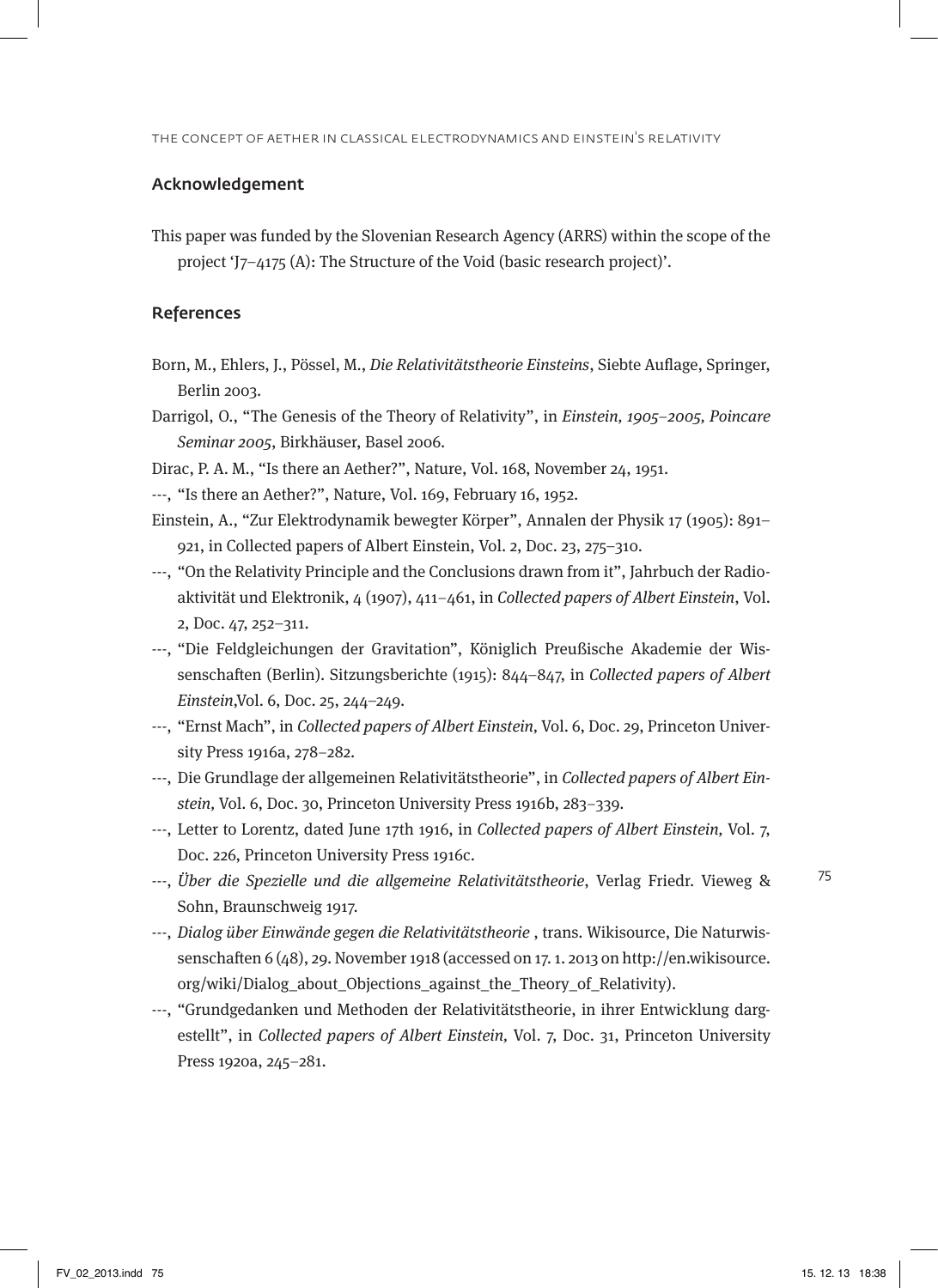- ---, "Äther und Relativitätstheorie", Rede gehalten am 5. Mai 1920 an der Reichs-Universität zu Leiden. Berlin: Springer, 1920b, Vol. 7, Doc. 38, 305–323, in Collected papers of Albert Einstein, Vol. 7, Document 38, Princeton University Press 1920b.
- ---, The Meaning of Relativity, 5th Ed., Princeton University Press, Princeton 1921.
- ---, "How I Created the Theory of Relativity", the Address at Kyoto University 1922, trans. Yoshimasa A. Ono, Physics Today, American Institute of Physics, August 1982.
- Feynman, R., Six not-so-easy Pieces. Einstein's Relativity, Symmetry, and Space-time, Basic Books, New York 2011.
- Infeld, L., "Is there an Aether?", Nature, Vol. 169, January 31, 1952.
- Jammer, M., Concepts of Space. The History of Theories of Space in Physics, Dover Publications, New York 1993.
- ---, Concepts of Mass in Contemporary Physics and Philosophy, Princeton University Press, Princeton 2000.
- Kostro, L., Einstein and the Aether, Aperion, Montreal 2000.
- Landau, L. D., Lifshitz, E., The Classical Theory of Fields, trans. M. Hamermesh, Butterworth-Heineman, Amsterdam 1987.
- Larmor, J., Aether and Matter, Cambridge University Press, Cambridge 1900.
- Lorentz, H. A., "Michelson's Interference Experiment", trans. from "Versuch Einer Theorie der elektrischen und optischen Erscheinungen in bewegten Körpern", Leiden, 1895, in The Principle of Relativity, Dover Publications 1923.
- ---, "Electromagnetic Phenomena in a System moving with any Velocity less than that of Light", Amsterdam 1904, in The Principle of Relativity, Dover Publications 1923.
- ---, Lectures on Theoretical Physics, trans. L. Silberstein and A. Trivelli, Macmillan and Co., Ltd., London 1927.
- ---, Letter to Einstein, dated June 6th 1916, in Collected papers of Albert Einstein, Vol. 7, Doc. 225, Princeton University Press 1920.
- Maxwell, J. C., Treatise on Electricity and Magnetism, Vol. 1 and Vol. 2, Dover Publications, 1954.
- Michelson, A. A., Morley, E., "On the Relative Motion of the Earth and the Luminiferous Aether", American Journal of Science, 1887, 34 (203): 333–345.
- Minkowski, H., "Space and Time", A Translation of the Adress delivert at 80th Assembly of German Natural Scientists and Physicians, at Cologne, 21 September 1908, in The Principle of Relativity, Dover Publications 1923, 73–91.
- Newton, I., Mathematical Principles of Natural Philosophy and His System of the World, trans. Andrew Motte, University of California Press, Berkeley 1974.
- Pais, A., Subtle is the Lord, The Science and the Life of Albert Einstein, Oxford University Press, Oxford 2008.